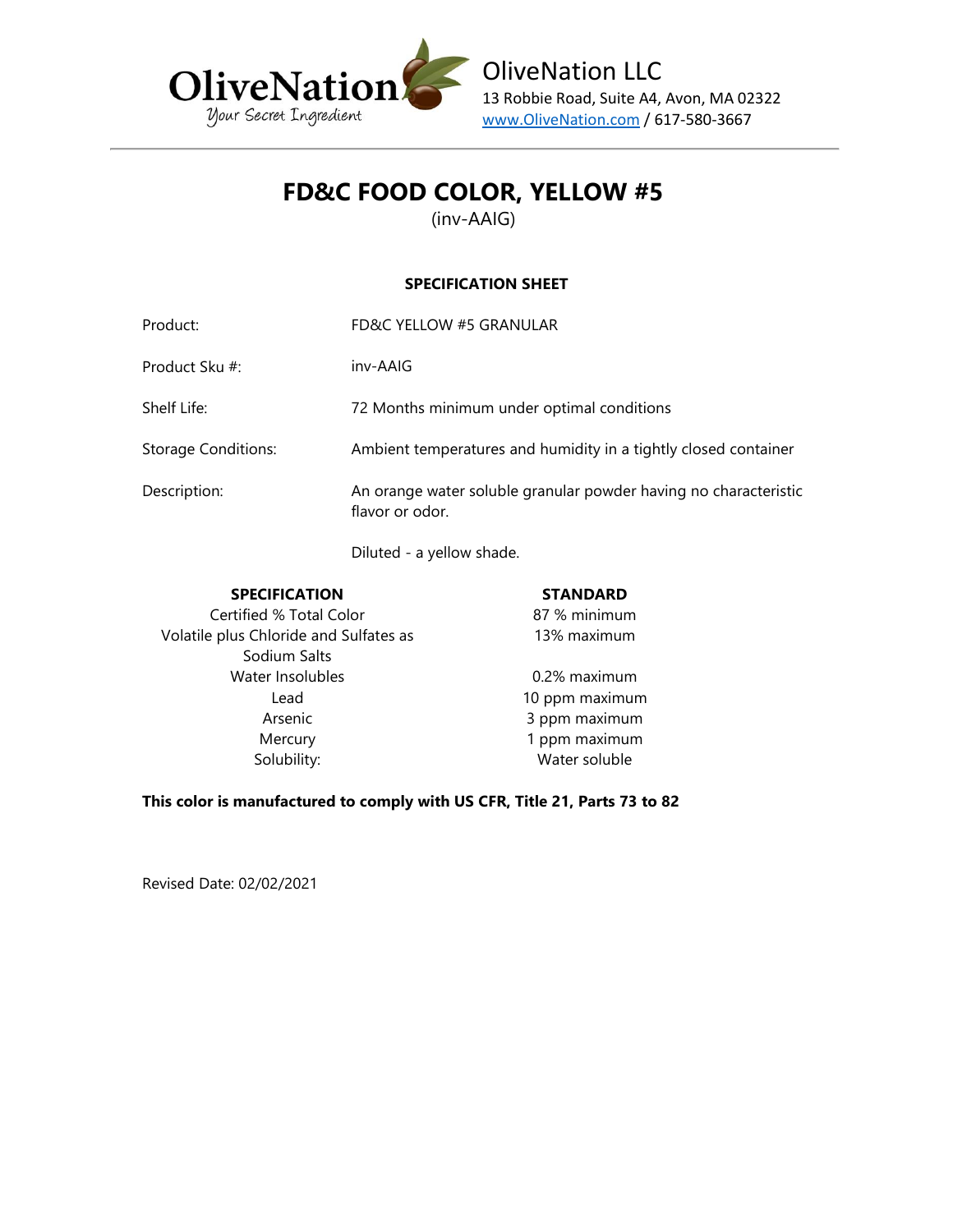

# **FD&C FOOD COLOR, YELLOW #5**

(inv-AAIG)

### **ALLERGEN INFORMATION SHEET**

|                                                                                                                                                                                                                                                                                  | Present In<br>Product | Present in Other | Present in the |                                       |
|----------------------------------------------------------------------------------------------------------------------------------------------------------------------------------------------------------------------------------------------------------------------------------|-----------------------|------------------|----------------|---------------------------------------|
|                                                                                                                                                                                                                                                                                  |                       | Products         | Same           | Specify Source (indicate if an oil is |
|                                                                                                                                                                                                                                                                                  |                       | Manufactured on  | Manufacturing  | highly refined and exempt from        |
|                                                                                                                                                                                                                                                                                  |                       | the Same Line**  | Facility       | allergen labeling)*                   |
| Allergens                                                                                                                                                                                                                                                                        |                       |                  |                |                                       |
| Dairy Products (including derivatives)                                                                                                                                                                                                                                           | <b>No</b>             | <b>No</b>        | Yes            |                                       |
| <b>Egg Products</b>                                                                                                                                                                                                                                                              | <b>No</b>             | <b>No</b>        | Yes            |                                       |
| Soy Products (including soy lecithin)                                                                                                                                                                                                                                            | <b>No</b>             | <b>No</b>        | Yes            |                                       |
| Gluten (including Wheat, Rye, Barley, Oats,<br>Spelt, Kamut, or their hybridized strains)                                                                                                                                                                                        | No                    | No               | Yes            |                                       |
| <b>Peanut Products</b>                                                                                                                                                                                                                                                           | <b>No</b>             | <b>No</b>        | Yes            |                                       |
| Tree Nuts & derivatives (almond, beech nut,<br>brazil nut, butternut, cashew, chestnut,<br>chinquapin, coconut, hazelnut (filbert),<br>ginko nut, hickory nut, lichee nut,<br>macademia nut, pecan, pili nut, pine nuts,<br>pistachio, sheanut, walnut) indicate specific<br>nut | <b>No</b>             | <b>No</b>        | Yes            |                                       |
| Fish (indicate species)                                                                                                                                                                                                                                                          | <b>No</b>             | <b>No</b>        | Yes            |                                       |
| Crustacean Shellfish (indicate species)                                                                                                                                                                                                                                          | <b>No</b>             | <b>No</b>        | Yes            |                                       |
| Molluscan Shellfish (indicate species)                                                                                                                                                                                                                                           | <b>No</b>             | <b>No</b>        | Yes            |                                       |
| Sesame Seed                                                                                                                                                                                                                                                                      | <b>No</b>             | <b>No</b>        | Yes            |                                       |
| Mustard                                                                                                                                                                                                                                                                          | <b>No</b>             | <b>No</b>        | Yes            |                                       |
| Celery                                                                                                                                                                                                                                                                           | <b>No</b>             | No               | Yes            |                                       |
| Lupin                                                                                                                                                                                                                                                                            | <b>No</b>             | <b>No</b>        | <b>No</b>      |                                       |
|                                                                                                                                                                                                                                                                                  |                       |                  |                |                                       |
| Sensitizers                                                                                                                                                                                                                                                                      |                       |                  |                |                                       |
| Monosodium Glutamate                                                                                                                                                                                                                                                             | <b>No</b>             | <b>No</b>        | Yes            |                                       |
| <b>Sulfites</b><br>NA ppm                                                                                                                                                                                                                                                        | <b>No</b>             | <b>No</b>        | Yes            |                                       |
| <b>Autolyzed Yeast/Yeast Extracts</b>                                                                                                                                                                                                                                            | <b>No</b>             | No               | Yes            |                                       |
| BHA, BHT, TBHQ                                                                                                                                                                                                                                                                   | <b>No</b>             | <b>No</b>        | Yes            |                                       |
| Tocopherols                                                                                                                                                                                                                                                                      | <b>No</b>             | <b>No</b>        | Yes            |                                       |
| Chocolate Derivatives (ie. cocoa)                                                                                                                                                                                                                                                | <b>No</b>             | <b>No</b>        | Yes            |                                       |

Animal or Animal Derivatives **Other** 

FD&C Colors Alcohol

*\*Highly refined oils are exempt from allergen labeling according to FALCPA and Regulation (EU) No 1169/2011*

\*\*The line is not a dedicated line, however, effective procedures are in place to avoid cross-contamination of the product.

Form revised 12/11/14

The information provided on this and any following pages regarding our product(s) has been developed as a guide for your consideration and verification and does not constitute a legal representation or warranty. Due to differences in product formulation and operational conditions, we cannot be responsible for results in the user's plant or product.

No No Yes No No Yes

Yes | Yes | Yes | Yes | FD&C Yellow #5 Granular